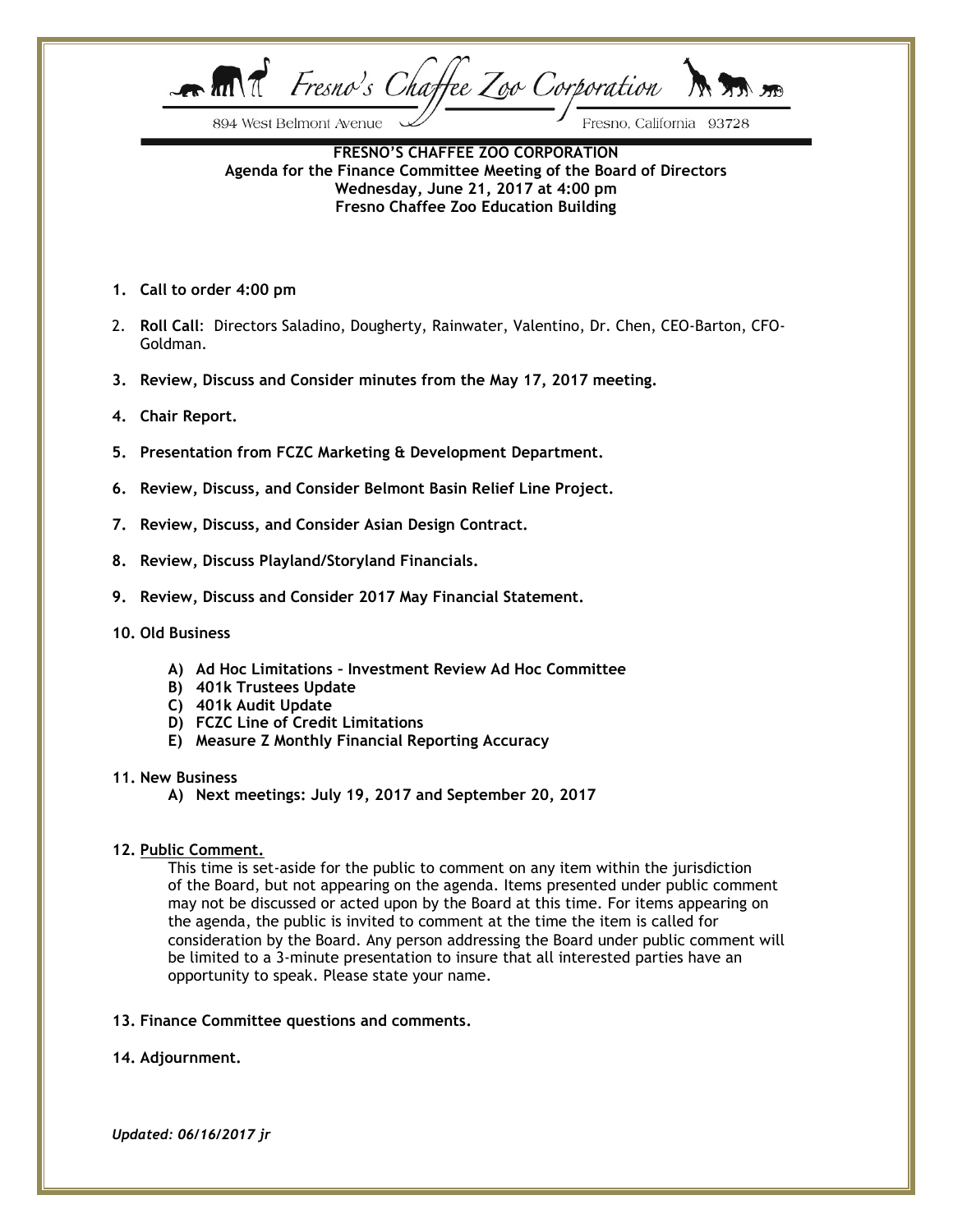

**Contact: For Immediate Release** Alisha Anderson June 27, 2017 Chief Marketing & Development Officer 559-498-5961 (office) 559-999-7986 (cell)

Ciara Castellanoz Marketing Manager 559-498-5936 (office) 559-303-9286 (cell) [CCastellanoz@fresnochaffeezoo.org](mailto:CCastellanoz@fresnochaffeezoo.org)

## **ASIAN ELEPHANT SHAUNZI HAS MOVED TO LOS ANGELES**

*Fresno, CA* –Fresno Chaffee Zoo officials are pleased to announce that a new home for female Asian elephant, Shaunzi, has been found!

On June 27, 2017, Shaunzi arrived at the Los Angeles Zoo.

"Shaunzi has been in Fresno for more than three decades and, while staff and guests are going to miss her, we are very excited to be able to relocate her to Los Angeles," said Scott Barton, CEO at Fresno Chaffee Zoo. "We really feel like it's the perfect fit for Shaunzi."

The Los Angeles Zoo is currently home to three Asian elephants; two females and one male. After a standard quarantine period, Shaunzi will join them in the Elephants of Asia exhibit which opened in December 2010. The 6.56 acre exhibit includes over three acres of outdoor space, deep bathing pools, sandy hills, varied topography, a waterfall, and a variety of enrichment opportunities.

"We didn't hesitate when asked by Fresno Chaffee Zoo to provide a home for Shaunzi," said John Lewis, Los Angeles Zoo Director. "This is an Asian elephant who recently lost her lifetime companion, and we are able to provide her with socialization, excellent care, and a state-of-the-art facility where she can live out the rest of her years."

Shaunzi came to Fresno Chaffee Zoo in April 1983 from Cristiani Bros. Circus. After 34 years in Fresno, she has had a big impact on guests and staff, alike. Elephant care staff member, Kim, has worked with Shaunzi since 1986, while staff member Harold has been a part of Shaunzi's life since 1988. Lead elephant care staff member, Amber Talley, has worked with Shaunzi for 15 years.

"Sometimes, the best part of a relationship is found at the end, rather than the beginning," said Amber Talley, lead elephant care staff member. "Working with Shaunzi over the past 15 years has been a true adventure, yet, after all of this time, being a part of the next phase of her life has been my favorite part of working with her. I will miss her playfulness and the causal way she crossed her back legs when waiting for dinner. I will miss getting to see her every day and being a part of her world. Shaunzi's move marks the end of working with elephants for my career, but I couldn't ask for a sweeter ending for me than a new beginning for her."

*"Fresno Chaffee Zoo inspires wonder of our natural world, provides an engaging learning environment, and creates a passion for conservation."*